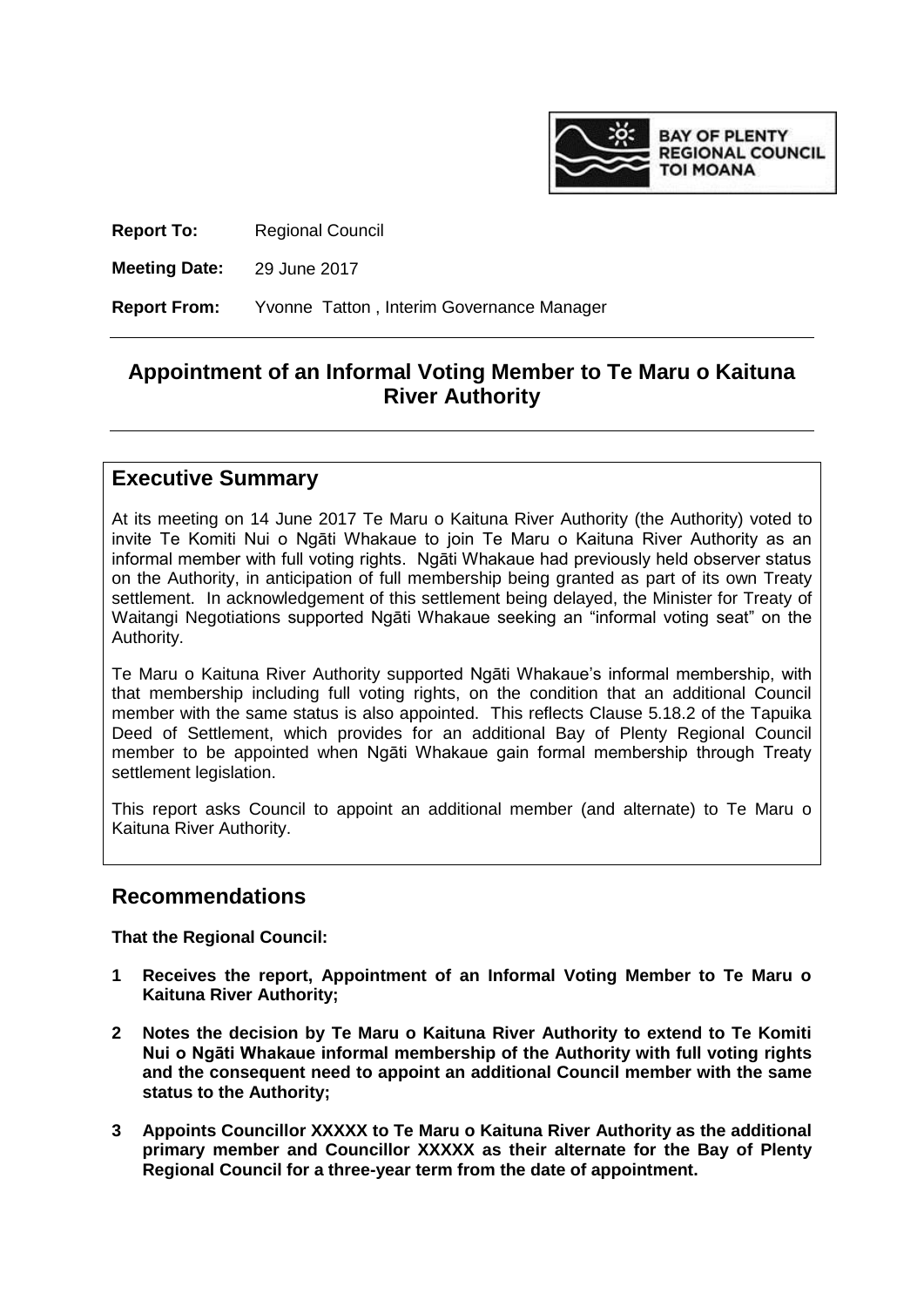## **1 Background**

Te Maru o Kaituna River Authority was established as a permanent joint committee by the Tapuika Claims Settlement Act 2014 (the Act). Membership is prescribed by the Act (s118) and consists of one member each from four local authorities, being Bay of Plenty Regional Council, Rotorua District Council, Tauranga City Council and Western Bay of Plenty District Council; and one member each from four iwi appointing organisations, being Tapuika Iwi Authority Trust, jointly between Tapuika Iwi Authority Trust and Te Kapu o Waitaha, Te Pumautanga o Te Arawa Trust and Te Tāhuhu o Tawakeheimoa Trust.

However, the Tapuika Deed of Settlement (the Deed) (on which the Act is based) anticipates this membership being expanded through Treaty of Waitangi settlement legislation to include an appointment from the Ngāti Whakaue entity (cl 5.18.1). The Deed also provides for the appointment of an additional Regional Council member (cl 5.18.2) in order to keep the balance of iwi and local authority members on the Authority.

## **2 Process**

A series of letters was initiated between Te Komiti Nui o Ngāti Whakaue, Te Maru o Kaituna River Authority and the Minister for Treaty of Waitangi Negotiations in October last year as a result of Ngāti Whakaue being removed from the Office of Treaty Settlements work programme. With the prospect of a formal seat on the Authority on hold, Ngāti Whakaue requested consideration be given to them having an "informal voting seat" to replace their current observer status, particularly as the Kaituna River Document was being developed and approaching notification. The Minister expressed support for the creation of an informal voting seat providing all parties agreed.

At its meeting on 16 May 2017 the Authority unanimously agreed to invite Ngāti Whakaue to become an informal voting member of the Authority, with the scope of the informal seat to be determined at the next Authority meeting. At its meeting on 14 June 2017, the Authority voted by 70% majority to attach full voting rights to the Ngāti Whakaue informal membership; however the required 70% majority was only achieved on the condition that an additional Council member with the same status was also appointed, in keeping with the Tapuika Deed of Settlement.

The resolutions passed were:

#### **"***That the Te Maru o Kaituna River Authority under its delegated authority:*

- **1** *Receives the report, Options: Scope of Ngati Whakaue on Te Maru o Kaituna, Kaituna River Authority.*
- **2** *Endorses the selection of Option 3: informal membership with full voting rights, on the condition that the corresponding Bay of Plenty Regional Council member is appointed with the same status (refer clause 5.18.2 of the Tapuika Deed of Settlement).*
- **3** *Invites Te Komiti Nui o Ngāti Whakaue to advise Te Maru o Kaituna River Authority of its appointed representative and alternate."*